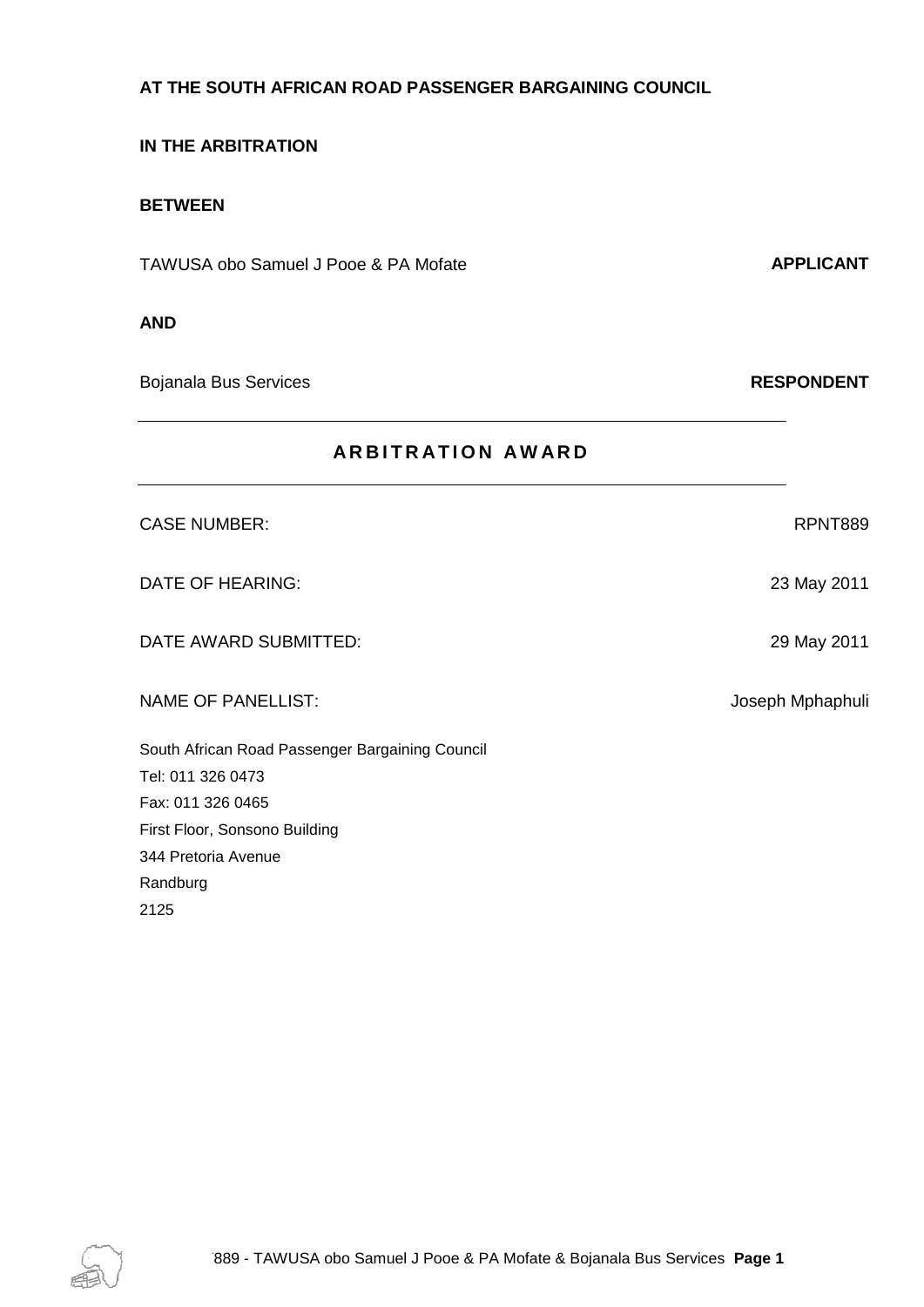## **1. DETAILS OF THE HEARING AND REPRESENTATIONS**

This is an award in terms of Section 138(7) (a) of the Labour Relations Act 66/1995 ("The Act") as amended. The arbitration hearing was held in terms of Section 191 of the Act.

The proceedings were conducted at the Respondent's premises in Rustenburg on 23 May 2011.

The proceedings were mechanically recorded.

# **2. ISSUE IN DISPUTE**

Whether there was an unfair labour practice as contemplated by Section 186 of the Act, and the appropriate remedy, if any.

# **3. SUMMARY OF EVIDENCE**

The Applicant Party applied for the payment of bonuses for the Applicants which the Applicants should have received on 30 November 2010.

# **4. SUBMISSIONS BY THE APPLICANT PARTY**

Mr Mokobodi submitted that the Applicants were dismissed following a pre-dismissal enquiry. The dismissals were occasioned on 04 November 2010.

The Applicants appealed against their dismissals. The appeal hearings sat on 27 November 2010. The outcome of the appeal hearings were communicated to the Applicants on 02 December 2010.

To the best of his understanding the Applicants' dismissals took effect on 02 December 2010. Consequently the Applicants should have been paid their annual bonus as they had at that stage completed the twelve months qualifying period.

Reference to support his case was according to Mr Mokobodi the Respondent's policy and procedure manual.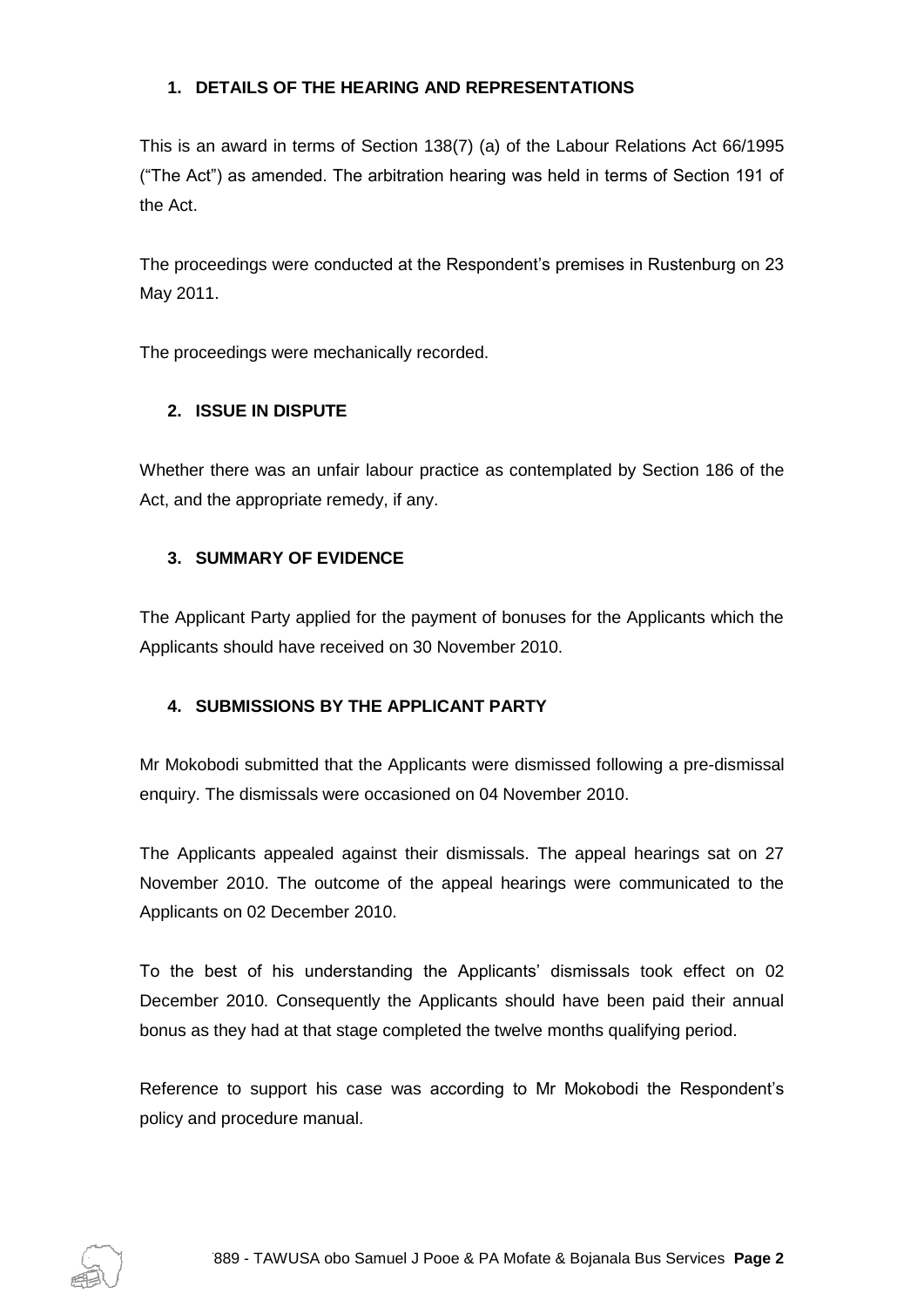It was also Mr Mokobodi's argument that the Respondent acted inconsistently in that other employees whose services were terminated earlier, that is October 2010 were paid their full bonuses following their dismissals.

Other employees whose dismissals were effected in November 2010 but before the end of the month were also paid their full bonuses.

## **5. RESPONDENT'S SUBMISSIONS**

Mr Sibiya submitted that Mr Mofate was dismissed on 04 November 2010 and so was Mr Pooe.

Mr Sibiya dismissed Mr Mokobodi's argument in respect of the date of termination of employment as unfounded and legally flawed.

Mr Sibiya argued that the bonus issue was regulated in terms of the employment contract whereby bonus was only payable on completion of a twelve months service period.

To the best of his understanding the Applicants did not qualify and were as such not entitled to a bonus at the time of termination of their services.

### **6. ANALYSIS OF EVIDENCE AND ARGUMENT**

Clause 9.5 of the Applicants' employment contracts made the following provision

"At the discretion of the managing director bonus equal to one's salary may be payable at the end of November for each completed bonus year i.e. December to November the following year".

The employment contracts were supplemented by a Collective Agreement. Clause (16) 2 hereof provided that

"Employees who are in the service of the employer on the first day of December in any year shall be paid an amount equivalent to 8.333% of their annual basic pay" Similarly Clause 1.1 of the Respondent's policy and procedure manual had a bearing on the matter.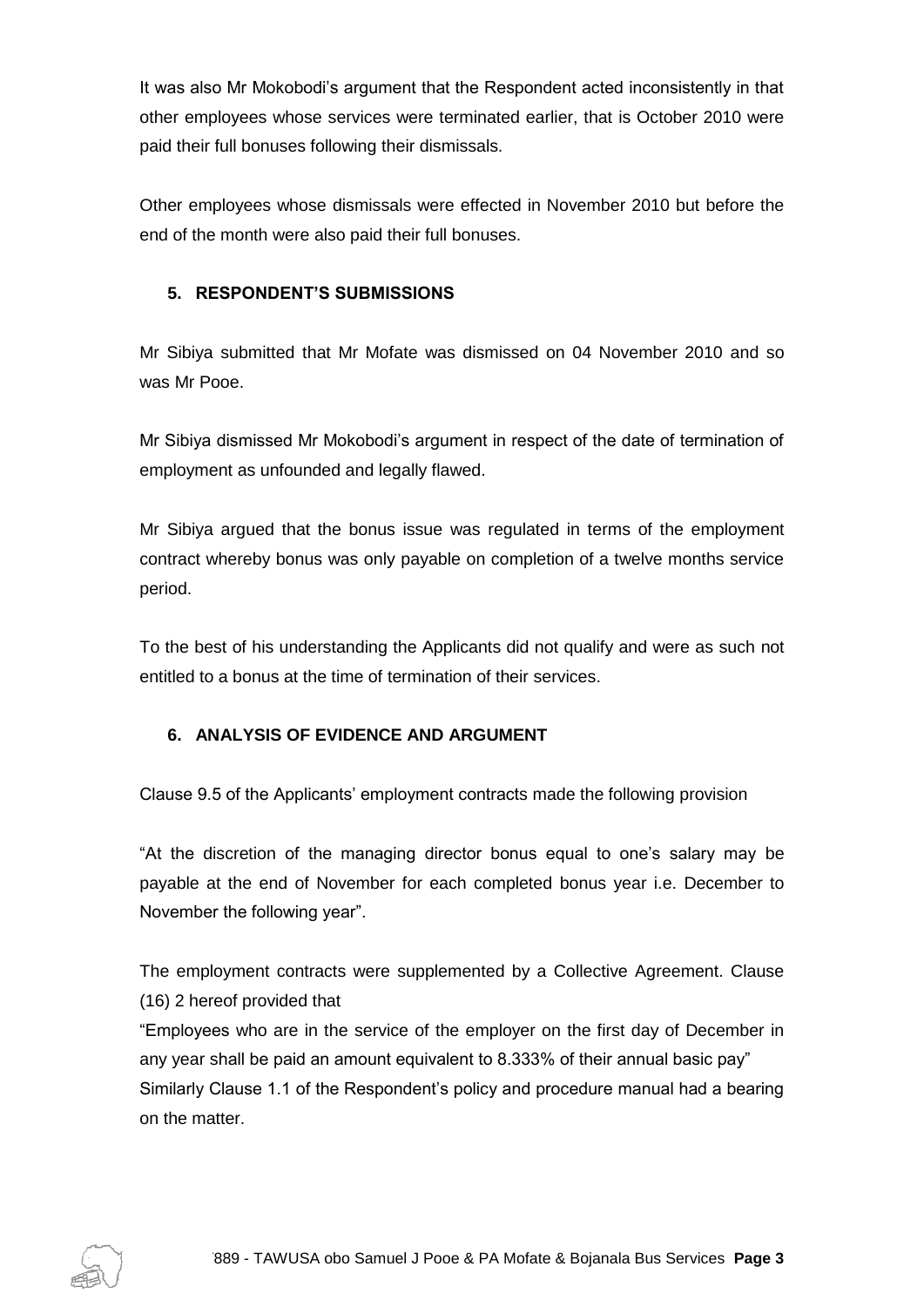#### Clause 1.1 read

"An annual bonus at the discretion of management be paid to permanent staff only if in the employment of the company on 30 November of each year"

Where it concerned the disciplinary code the Applicant Party only argued that the Applicants should be considered to have been in the service of the Respondent on 30 November 2010 as their appeal was not as yet determined.

The argument lacked credibility as it was not supported by the disciplinary or appeal code. Accordingly I could find no basis to arrive at the conclusion that indeed this was the case. Had this been the case the Respondent would have remunerated the Applicants from the date of their dismissals to the date of finalisation of the appeal hearings.

The Respondent's policy on bonus payment was written in a language that was clear and unambiguous. In terms hereof an employee must be in the service of the Respondent on 30 November of the year in question in order to qualify.

Failure by the Applicant Party to prove that the Applicants were employed at the critical date that is 30 November 2010 was on its own a factor favouring the Respondent's action not to pay the disputed bonus.

The Respondent did not however contest the Applicant Party's argument that other employees in a position similar to the Applicants' position were paid bonuses notwithstanding the fact that their services were terminated prior to 30 November 2010. There was no argument presented before me in respect of special considerations or independent and separate criteria that qualified the affected employees to receive bonuses. To this end I find that the Respondent's action amounted to an unfair labour practice in that there was no factual or legal justification ion to make a distinction between the case of the Applicant's and other employees in a similar situation.

### **7. AWARD**

- 1. There was an unfair labour practice.
- 2. I order the Respondent to pay
	- 2.1 Samuel J Pooe a full bonus equivalent to his normal monthly pay.